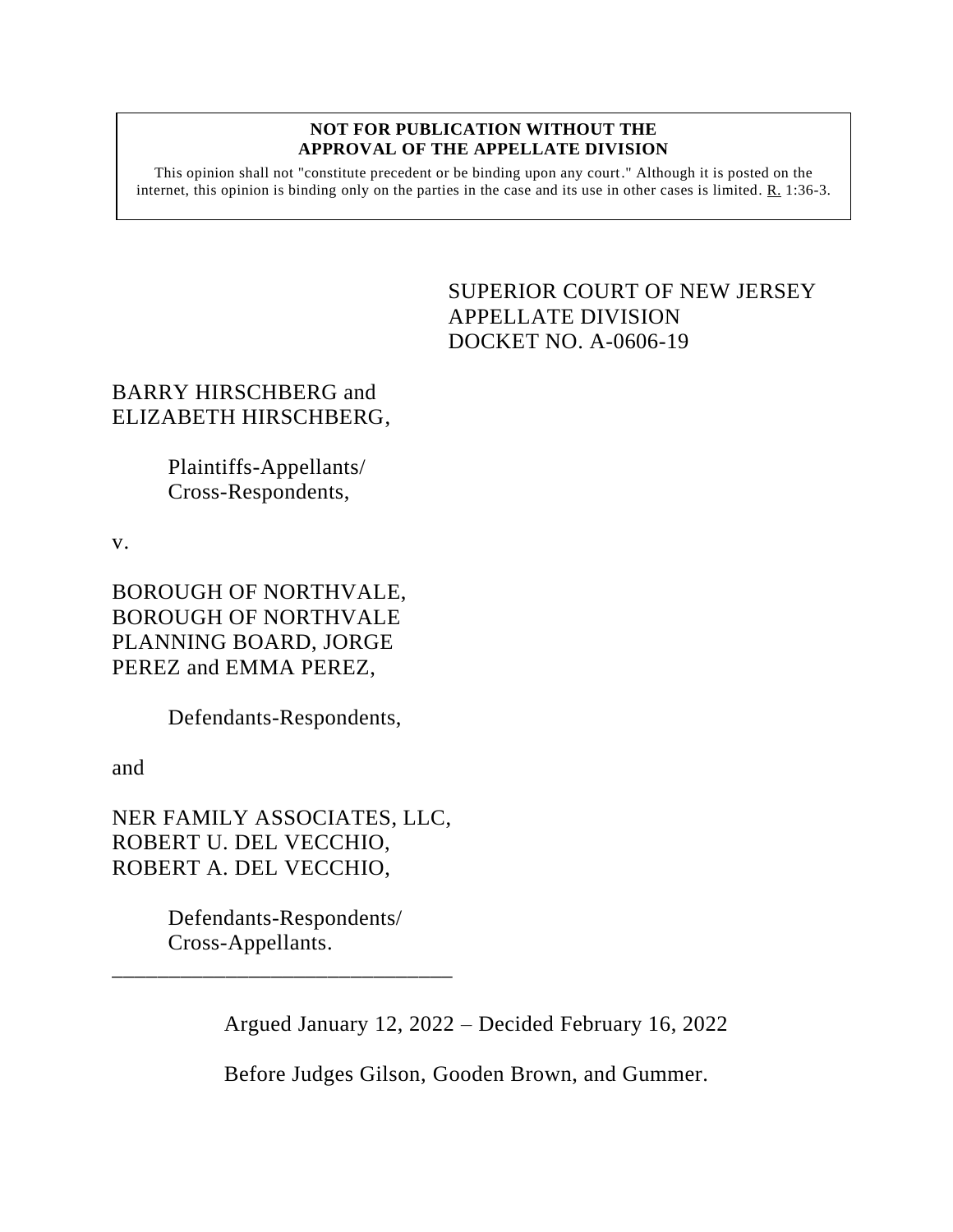On appeal from the Superior Court of New Jersey, Chancery Division, Bergen County, Docket No. C-000102-19.

Barry Hirschberg argued the cause pro se.

Mariya Gonor argued the cause for respondents/crossappellants NER Family Associates, Rubert U. Del Vecchio and Robert A. Del Vecchio (Beattie Padovano, LLC, attorneys; Antimo Del Vecchio, of counsel and on the briefs; Mariya Gonor, on the briefs).

Justin D. Santagata argued the cause for respondent Borough of Northvale (Kaufman Semeraro & Leibman, LLP, attorneys; Justin D. Santagata, on the brief).

Gregg F. Paster argued the cause for respondent Borough of Northvale Planning Board (Gregg F. Paster & Associates, attorneys; Gregg F. Paster, of counsel and on the brief).

## PER CURIAM

In this quiet-title action regarding a right-of-way (ROW), plaintiffs appeal orders granting defendants' motions to dismiss and an order denying plaintiffs' motion for reconsideration of those orders. Defendants NER Family Associates, LLC, Robert U. Del Vecchio, and Robert A. Del Vecchio (collectively, NER defendants) cross-appeal the denial of their cross-motion for sanctions against plaintiffs pursuant to Rule 1:4-8. We affirm the orders substantially for the reasons set forth in Judge James J. DeLuca's comprehensive, written decisions.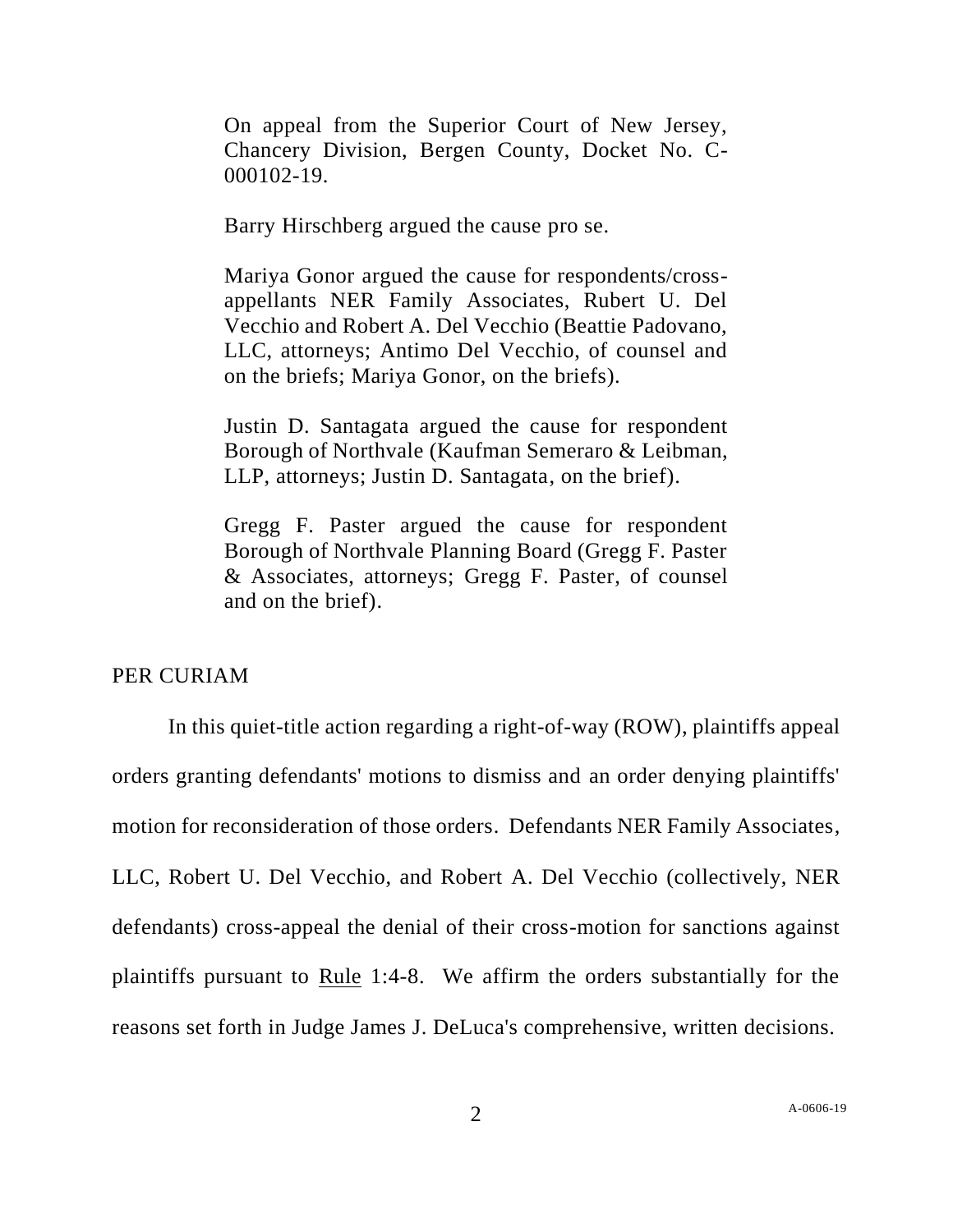As Judge DeLuca held granting defendants' motions to dismiss, "[r]egardless of how [p]laintiffs frame the issue,  $\ldots$  [p]laintiffs again seek to assert that they have an exclusive right to the ROW. Such issue was at the heart of each of the previous actions and at every level of the New Jersey court system, [p]laintiffs' arguments have been rejected." He correctly concluded, "[a]s such, the [c]omplaint . . . is ripe for dismissal."

During oral argument, plaintiff Barry Hirschberg urged us to reverse, contending this case must proceed so the metes and bounds of plaintiffs' property could be established and plaintiffs would know where they can install a fence. We disagree. The metes and bounds of their property are set forth in the October 4, 1978 deed memorializing plaintiffs' acquisition of the property from the prior owners. Subject to local ordinances, plaintiffs can install a fence on that property; they cannot install a fence beyond that property. As Judge DeLuca found, plaintiffs' efforts to prove an exclusive ownership interest in land beyond those metes and bounds have been consistently rejected by our courts.

We review a trial court's denial of a motion to impose frivolous-litigation sanctions under an abuse-of-discretion standard. See McDaniel v. Man Wai Lee, 419 N.J. Super. 482, 497-98 (App. Div. 2011). Because Judge DeLuca did not